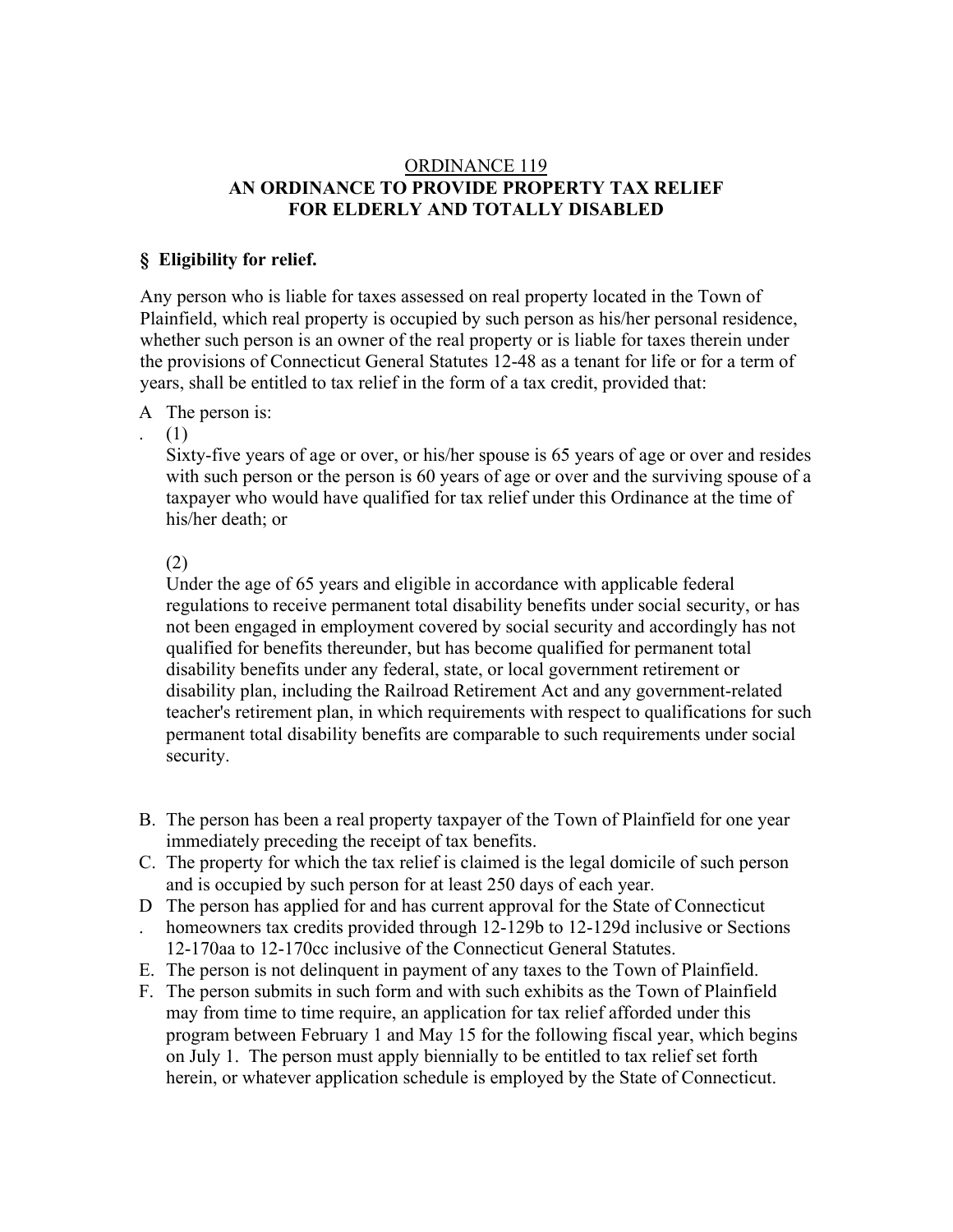## **§ Amount of tax credit.**

The amount of tax credit afforded under this program shall be \$100 per property and shall apply only to owner-occupied dwellings and to the homesite lot on which the dwelling is situated, along with one outbuilding on the homesite used with the dwelling, which is not an additional dwelling. In any case where title to such real property is reported in the names of more than one taxpayer, the amount of the credit shall be provided in accordance with the fractional share such eligible owner holds in the property.

# **§ Pro rata Town of Plainfield tax reduction upon transfer of property.**

The Town of Plainfield reduction offered and approved under this Ordinance shall be pro rated based on the same criteria and in the same manner as the State of Connecticut tax reductions are pro rated in accordance with Sec. 12-170aa (i) of the Connecticut General Statutes.

## **§ Administration of program.**

- A The Assessor of the Town of Plainfield is hereby authorized to implement this
- . program, and to execute such rules and regulations as may be adopted by the Board of Selectmen from time to time and deemed necessary for the proper administration of this program.
- B The Assessor of the Town of Plainfield, acting as an agent of the Board of Selectmen,
- . shall determine eligibility for tax relief under this program. He/she shall compute the amount of credit due each qualified taxpayer, and make proper record thereof, and so inform the Director of Finance.

# **§ Waiver of right to establish lien.**

To the extent of the maximum annual benefit afforded under this program, the Town of Plainfield hereby waives any right to establish a lien, which it may have under the provisions of Connecticut General Statutes 12-1 29n(f).

# **§ Limitation on credits granted.**

The total of all credits granted under the provisions of this article shall not exceed \$25,000 annually. If the total of all credits to be granted, except for this section, would exceed said amount, then such credit shall be reduced on a pro-rata basis so that the total credits equal

\$25,000`````````````````````````````````````````````````````````````````````````````````````````````````` ``````````````````

# **§ Confidentiality.**

Affidavits, applications or other documents presented in support of the application for tax relief shall remain confidential and shall not be disclosed except in connection with an investigation of fraud or other misrepresentation as to eligibility or except as may otherwise be required by law.

# **§ When effective.**